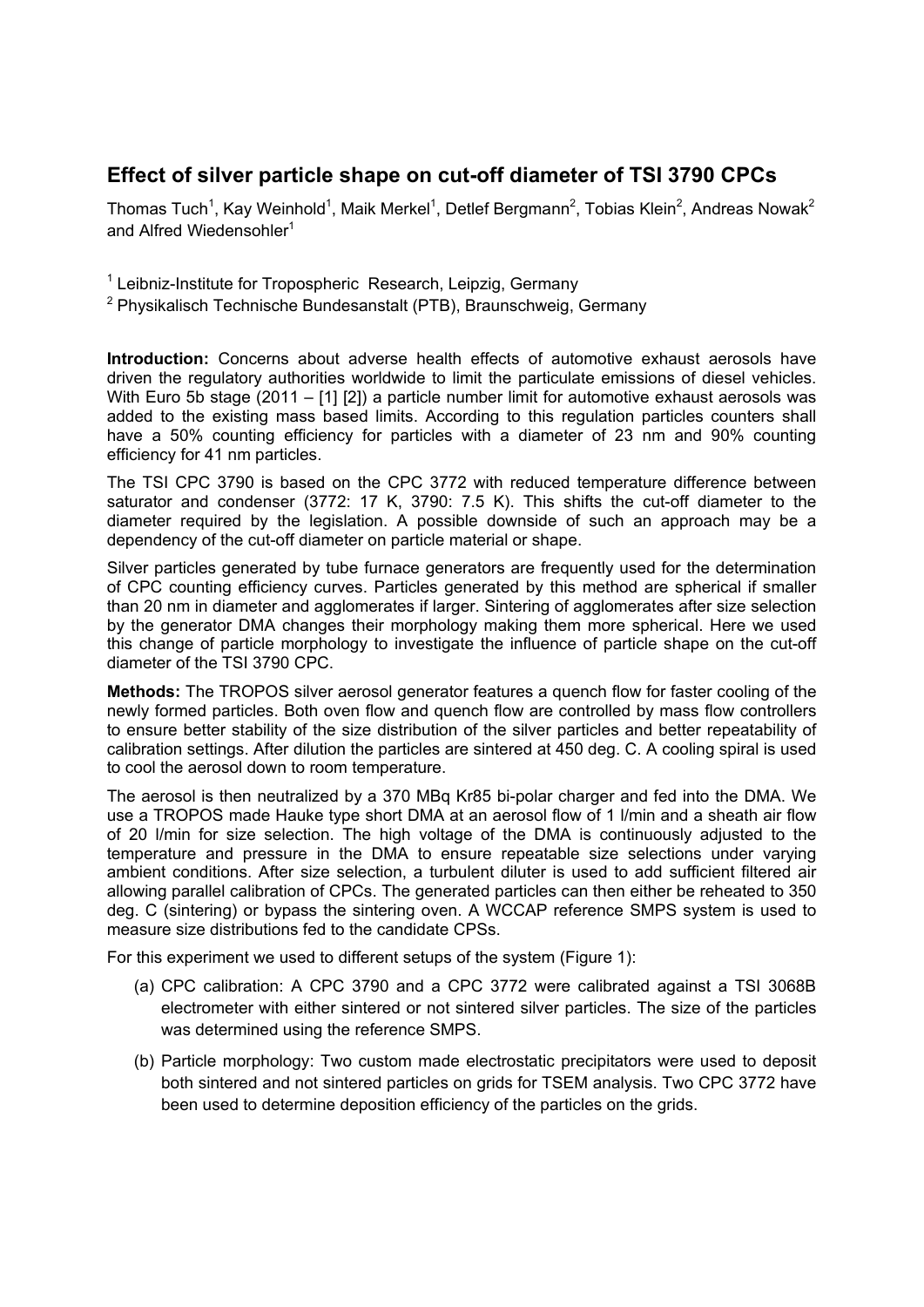

### Fig. 1: Experimental Setup.

80 **Measurements and Results:** The effect of sintering on particle morphology of is visualized in figure. It shows electron micrographs of sintered (left) and un-sintered particles (right) with an initial diameters of 30 nm selected by the generator UDMA. Measurements with the SMPS show that sintered particles are smaller than originally selected by the generator UDMA. The shrinking of the particles is size dependent and becomes effective for particle sizes larger than 18 nm in diameter.



Figure 2: Effects of particle sintering on diameter and morphology of Ag aerosols.

To determine the effect of particle morphology on the detection efficiency curve of TSI 3790 CPCs we used both sintered and not sintered particles of identical sizes measured by the reference SMPS. The size dependent counting efficiency for not sintered particles (red triangles) and sintered particles (orange triangles) are shown in figure 3. This figure includes data for TSI 3772 CPCs (circles) as a reference.

Particle sintering after size selection shifts the cut-off curve of the 3790 type CPCs towards larger particles whereas the cut-off curve for 3772 CPCs (given as a reference) is not affected by sintering.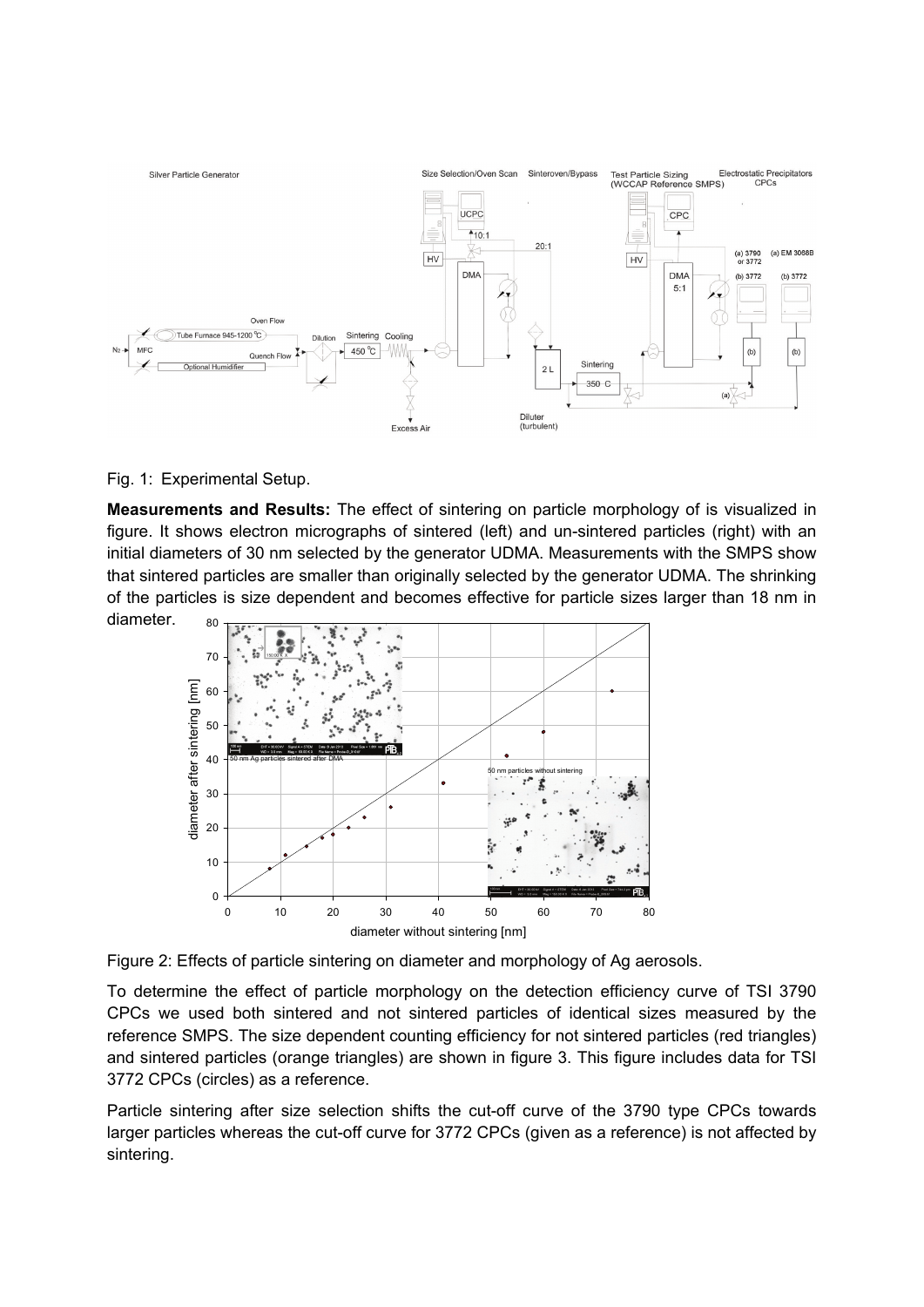

Fig. 3: Cut-off curves for TSI CPCs determined with sintered and un-sintered Ag particles

**Conclusions:** The cut-off curve of the TSI 3790 CPC for un-sintered Ag particles is similar to the published cut-off curve for emery oil determined by the manufacturer (Dp50=23 nm). With sintered Ag particles the counting efficiency curve (and the cut-off diameter) is shifted to larger particle sizes (Dp50=28 nm). Cut-off curves for TSI 3772 CPCs are not affected by particle sintering because sintering does not change particle morphology in the typical cut-off size range of these instruments. The observed shift of the cut-off diameter may be due to the different surface curvature or different surface area of sintered and not sintered particles.

For verification of the manufacturer provided counting efficiency curve of these CPCs silver particles should not be sintered after size selection. In engine test stands exhaust gases are typically thermally treated prior to measurements. This treatment makes the particles more spherical. The counting efficiency curve of TSI 3790 CPCs will be most likely affected by this change of particle morphology. A shift of the counting efficiency towards larger particles would artificially reduce particle number concentration measured in these setups.

## **References:**

[1] Regulation No. 83: Uniform provisions concerning the approval of vehicles with regard to the emission of pollutants according to engine fuel requirements http://www.unece.org/fileadmin/DAM/trans/main/wp29/wp29regs/r083r4e.pdf

[2] Commission Regulation (EC) No 692/2008 of 18 July 2008 implementing and amending Regulation (EC) No 715/2007 of the European Parliament and of the Council on type-approval of motor vehicles with respect to emissions from light passenger and commercial vehicles (Euro 5 and Euro 6) and on access to vehicle repair and maintenance information. http://eurlex.europa.eu/LexUriServ/LexUriServ.do?uri=OJ:L:2008:199:0001:0136:EN:PDF

The EMRP is jointly funded by the EMRP participating countries within EURAMET and the European Union.